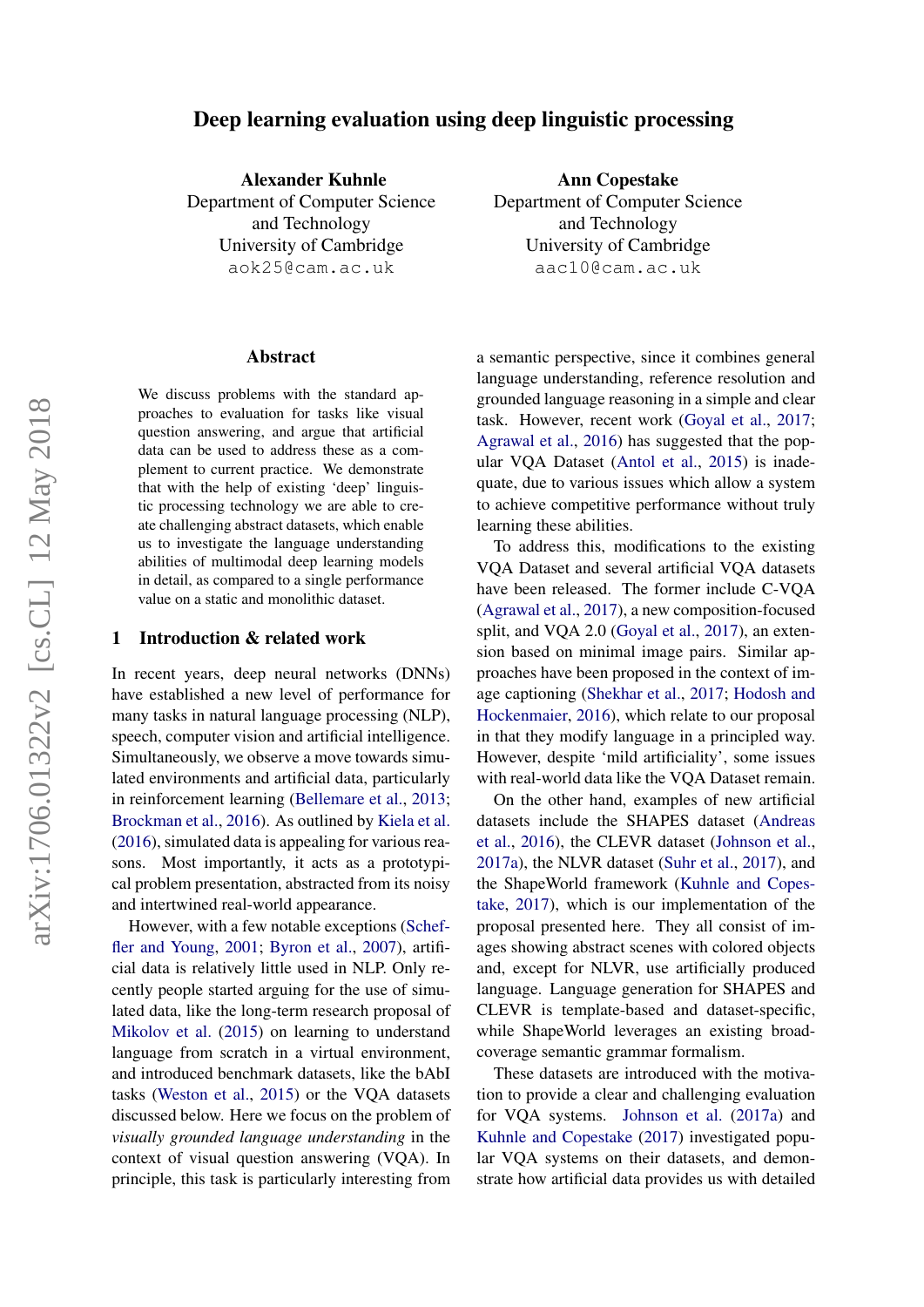insights previously not possible. Despite its simplicity, they uncover fundamental shortcomings of current VQA models. Since then, CLEVR has been of great importance for the development of new VQA models based on dynamically assembled modules [\(Hu et al.,](#page-5-12) [2017;](#page-5-12) [Johnson et al.,](#page-5-13) [2017b\)](#page-5-13), a dedicated relational module [\(Santoro](#page-6-5) [et al.,](#page-6-5) [2017\)](#page-6-5), or a general modulation technique [\(Perez et al.,](#page-6-6) [2018\)](#page-6-6), all of which achieve close-toperfect accuracy on CLEVR.

The advantage of artificial data in this paper is not seen in its capacity to improve existing models by augmenting training data, although this would be conceivable. Instead we are interested in its capacity to provide data for targeted investigations of specific model capabilities. We argue that it constitutes a *necessary*, though not in itself *sufficient* benchmark for genuine language understanding abilities. The aforementioned models exhibit clearly superior understanding of the types of questions CLEVR contains. This paper proposes a principled way of continuing the incremental progress in multimodal language understanding initiated by CLEVR and its template-based generation approach, based on deep linguistic processing tools. Our initial experiments show that we can provide data that is challenging for state-of-the-art models, like the quantification examples presented in section [3.3.](#page-4-0) Note that while success on such narrower datasets may not directly translate to improved performance on broader datasets like the VQA Dataset, the underlying mechanisms are important for progress in the longer run.

Our aims in this paper are threefold. First, we provide a brief but systematic review of the problems surrounding current standard evaluation practices in deep learning. Secondly, we use this to motivate the potential of artificial data from simulated microworlds to investigate DNNs for visually grounded language understanding. Thirdly, we present an evaluation methodology based on linguistic processing resources, and show why compositional semantic representations from a symbolic grammar are particularly suitable for the production of artificial datasets.

## 2 Problems of real-world datasets

In the following, we review a variety of issues related to the practice of evaluating DNNs on popular real-world datasets for tasks like VQA. We emphasize that our arguments are mainly based on

large-scale and broad-coverage datasets obtained in a relatively unconstrained way. Some of the points do not (fully) apply to more specific and carefully obtained data, like the NLVR dataset.

### 2.1 Issues with crowdsourced real-world data

The fact that DNNs require immense amounts of data for successful training led to the practice of adopting online data, such as the Flickr photo sharing platform, and leveraging crowdsourcing, usually via Amazon Mechanical Turk (AMT). For instance, the image captioning dataset MS COCO [\(Lin et al.,](#page-6-7) [2014\)](#page-6-7) contains more than 300,000 images annotated with more than 2 million humanwritten captions, while the popular VQA Dataset [\(Antol et al.,](#page-5-6) [2015\)](#page-5-6) is based on MS COCO.

Data obtained this way tends to be comparatively simple in terms of syntax and compositional semantics, despite exhibiting a high degree of lexical complexity due to its real-world breadth. Moreover, 're-purposed' photos do not – and were never intended to – reflect the visual complexity of every-day scenarios [\(Pinto et al.,](#page-6-8) [2008\)](#page-6-8). Humans given the task of captioning such images will mostly produce descriptions which are syntactically simple. The way that workers on crowdsourcing platforms are paid gives them an incentive to come up with captions quickly, and hence further increases the tendency to simplicity. Note also that, while this is a form of real-world data, it has very little relationship to the way that a human language learner perceives the world, from the fact that image/question pairs are presented in no meaningful order to the impossibility of any kind of interaction with a particular scene.

Natural language follows Zipf's law for many aspects (sentence length, syntactic complexity, word usage, etc), and consequently has an inbuilt simplicity bias when considered in terms of probability mass. The contents of image datasets based on photos also have a Zipfian distribution, but with biases which relate to what people choose to photograph rather than to what they see. Animal images in the VQA Dataset are predominantly cats and dogs, sport images mainly baseball and tennis (see [Antol et al.](#page-5-6) [\(2015\)](#page-5-6) for more statistics). Considering all these biases both in language and vision, the common evaluation measure – simple accuracy of questions answered correctly – is not a good reflection of a system's general ability to understand visually grounded language.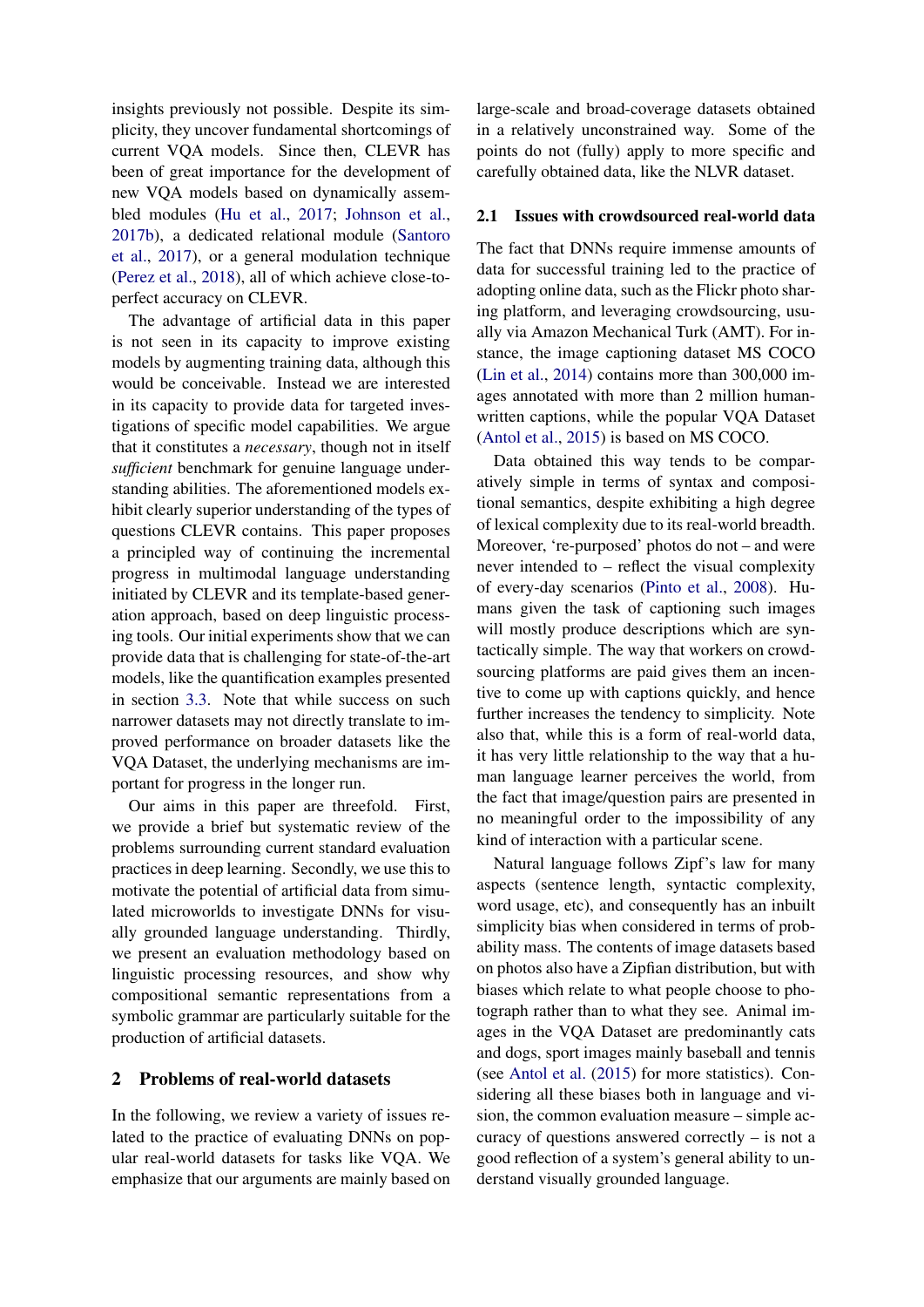### 2.2 The Clever Hans effect

Crowdsourced visual questions have other unexpected properties. [Goyal et al.](#page-5-4) [\(2017\)](#page-5-4) and [Mahen](#page-6-9)[dru et al.](#page-6-9) [\(2017\)](#page-6-9) note how questions rarely talk about objects that are not present in the image, hence an existential question like *"Do you see a...?"* is mostly true. [Agrawal et al.](#page-5-5) [\(2016\)](#page-5-5) also give the example of questions like *"What covers the ground?"*, which can confidently be answered with *"snow*" because of biases in common realworld scenes, or, more precisely, biases in the photographs of real-world scenes. Such biases help to explain why some *text-only* systems turn out to perform well on *visual* question answering when evaluated on the VQA Dataset.

[Sturm](#page-6-10) [\(2014\)](#page-6-10) compared such unexpected cues when evaluation machine learning systems to the story of 'Clever Hans', a horse exhibited in the early 20th century which was claimed to understand German and have extensive arithmetical and reasoning abilities. Hans was eventually found to be picking up on very subtle cues which were given completely unconsciously by his owner and which were not noticed by ordinary observers. Some of the recent findings for DNNs, particularly in NLP, suggest similarly problematic conclusions, like the surprisingly strong performance of a bag-of-words model for sequential information [\(Adi et al.,](#page-5-14) [2017\)](#page-5-14) or of text-only systems for multimodal information [\(Jabri et al.,](#page-5-15) [2016\)](#page-5-15).

A more fundamental form of this effect is illustrated by recent investigations in image recognition. [Szegedy et al.](#page-6-11) [\(2014\)](#page-6-11) and [Nguyen et al.](#page-6-12) [\(2015\)](#page-6-12) have shown surprisingly odd system behavior when confronted with either only minimally modified images or almost random noise. This behavior seems due to the specific interplay of a few parameters which dominate the model's decision, and have led to an entire research subfield on adversarial instances in vision. Such investigations are not yet as prominent in the NLP community, although see, e.g., [Jia and Liang](#page-5-16) [\(2017\)](#page-5-16), [Sproat](#page-6-13) [and Jaitly](#page-6-13) [\(2016\)](#page-6-13) and [Arthur et al.](#page-5-17) [\(2016\)](#page-5-17).

The ability to work with raw input data and to pick up correlations/biases, which humans cannot always manifest in explicit symbolic rules, is precisely the strength of DNNs as feature extractors. But given the often millions of parameters and large number of unstructured input values, it is difficult to avoid unexpected hidden cues. Real-world data with its enormous 'sample space',

which is necessarily only sparsely reflected, is hence particularly prone to this effect.

The immediate problem is that a system trained this way may not generalize appropriately to other situations. The longer-term problem is that, while we do not expect that DNNs will simulate human capabilities in a fine-grained way, there has to be some degree of comparability if they are ever to be capable of justifying or explaining their behavior. The 'Clever Hans effect' thus refers to situations where we wrongly and prematurely attribute such human-like reasoning mechanisms to trained models, when more careful and systematic investigations would have revealed our misjudgement.

## 2.3 Guiding principles for DNN evaluation

Compositionality is a fundamental aspect of language, and consequently a necessary prerequisite for any claim about *'understanding'* natural language. Besides being required for proper generalization to novel utterances, it constitutes a far more efficient way of learning in the form of a structural prior, it leads to more interpretable inference results by forcing more systematic processing, and it results in more robust behavior, promising to reduce vulnerability to adversarial examples. However, [Lake and Baroni](#page-6-14) [\(2017\)](#page-6-14) recently gave reason to doubt the compositional capabilities of recurrent DNNs, which are at the heart of virtually all state-of-the-art NLP models. We conclude from this that a different kind of test data than existing benchmarks is required for more conclusive evaluations, and propose three simple principled ways to reduce the risk of encountering such problems:

- Avoid solely evaluating a system on a single and supposedly representative set, but design test instances with the aim of specifically investigating and confirming the system's intended improvement over other models.
- Instead of keeping training and test data distributions similar, focus on the true compositional generalization abilities required by dissimilar distributions. A more asymmetric dataset represents a harder, but hence potentially more interesting task.
- Do at least some experiments with clean data, which reduces the likelihood of hidden biases or correlations compared to more 'realistic' and complex data. For instance, the relationship between image and text should be explicitly controlled in multimodal data.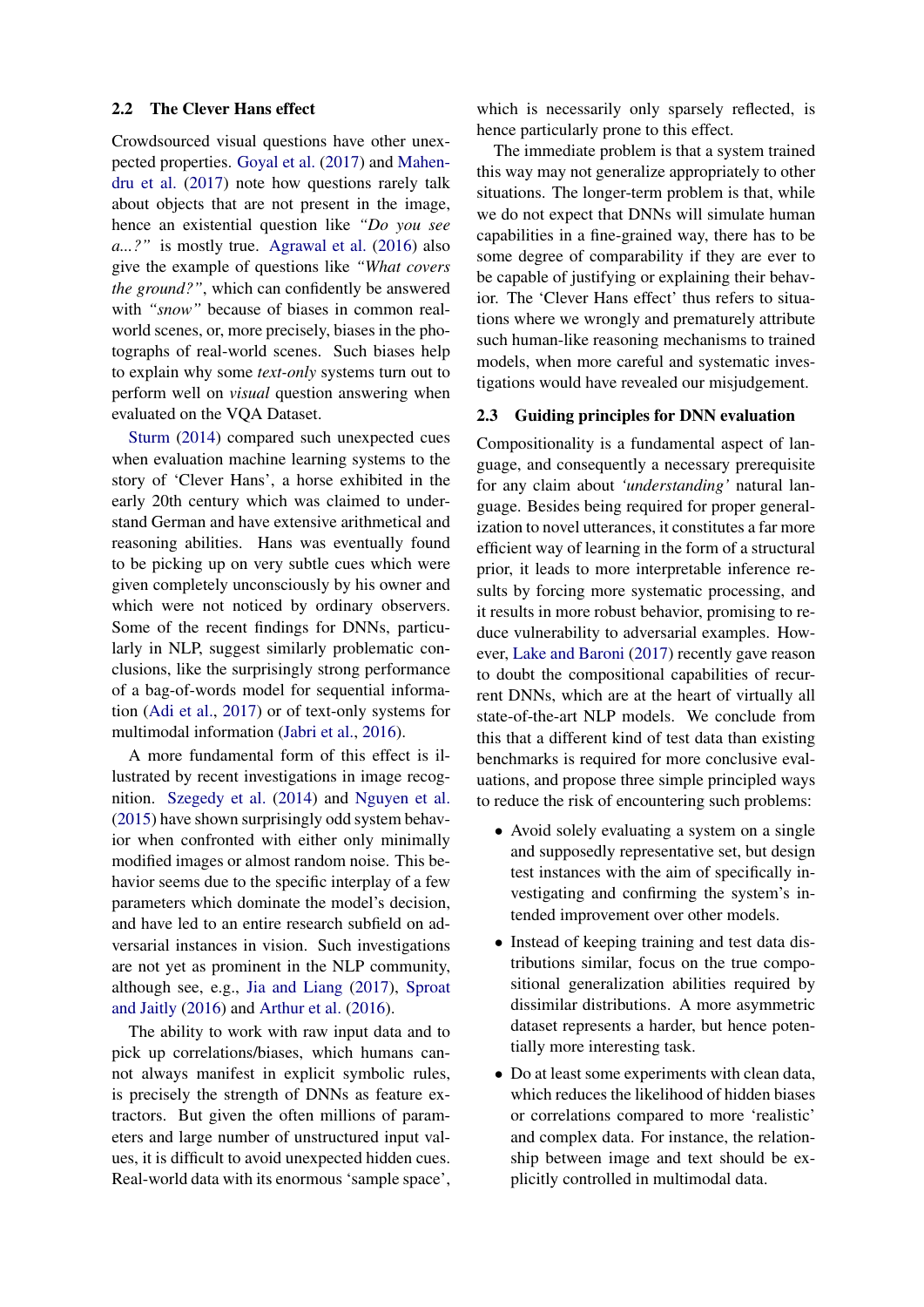

<span id="page-3-3"></span>Figure 1: A caption with DMRS graph and semantic interpretation, illustrating how compositionality enables us to generate combinatorially large amounts of non-trivial captions and infer their semantics from atomic elements.

### 3 Automatic generation of language data

In the following, we describe our approach for automatic generation of artificial VQA data using existing deep linguistic processing technology, based on our implementation in the ShapeWorld frame-work [\(Kuhnle and Copestake,](#page-5-11) [2017\)](#page-5-11)<sup>[1](#page-3-0)</sup>. We argue that a compositional semantic approach using a bidirectional grammar gives us precisely the sort of data as outlined by the above principles. We propose this approach as a complementary evaluation step, since it is not intended to replace realworld evaluation, but instead aims to cover aspects which existing datasets cannot provide.

# 3.1 Abstract microworlds

The generation process we use is based on randomly sampled abstract world models, i.e. values which specify a microworld, entities and all their attributes. In the case of our framework these include the number of entities, their shape and color, position, rotation, shade, etc. Such a world model can be visualized straightforwardly.

In this context, datasets are generators which can create an unlimited amount of data instances, hence making multiple iterations over a fixed set of training instances obsolete. Importantly, different datasets constrain the general sampling process in different ways by, for instance, restricting the number of objects, the attribute values available, the positioning of entities, and more. This addresses the point of specifying different data distributions for training and testing. Moreover, it makes it possible to partition evaluation data as desired, which facilitates the detailed investigation of system behavior for specific instances and hence the discovery of systematic shortcomings.

#### 3.2 Syntactically rich language generation

Of the recent abstract datasets mentioned in the introduction, [Suhr et al.](#page-6-4) [\(2017\)](#page-6-4) use human-written captions, the SHAPES dataset [\(Andreas et al.,](#page-5-9) [2016\)](#page-5-9) a minimalist grammar, and the CLEVR dataset [\(Johnson et al.,](#page-5-10) [2017a\)](#page-5-10) a more complex one based on functional building blocks, both template-based and specifically designed for their data. For our approach we leverage technology made available by the DELPH-IN (Deep Linguistic Processing with HPSG) consortium. More specifically, we make use of the broad-coverage, bidirectional<sup>[2](#page-3-1)</sup>, high-precision English Resource Grammar [\(Flickinger,](#page-5-18) [2000\)](#page-5-18), which builds on the compositional semantic framework of Minimal Recursion Semantics [\(Copestake et al.,](#page-5-19) [2005\)](#page-5-19). For our system we use one of its variant, Dependency MRS (DMRS, [Copestake](#page-5-20) [\(2009\)](#page-5-20), [Copes](#page-5-21)[take et al.](#page-5-21) [\(2016\)](#page-5-21)), and generate natural language sentences from abstract DMRS graphs us-ing Packard's parser-generator ACE<sup>[3](#page-3-2)</sup>.

We have found that DMRS graphs can easily be enriched with appropriate semantics to be evaluated on a given world model. This means that the internals of the language system are essentially using a form of model-theoretic semantics. However, the external presentation of our task is still *'natural'*, i.e. only consists of image and language. Compositional representations like DMRS further enable us to produce an infinite number of captions of arbitrary syntactic complexity.

Figure [1](#page-3-3) shows an example of a non-trivial caption with corresponding DMRS graph and logical representation over a world model. Both the

<span id="page-3-1"></span> $2B$ idirectional grammars can be used for generation as well as parsing, of which the latter might be useful here, for instance, in investigating ambiguity effects.

<span id="page-3-0"></span><sup>1</sup> <https://github.com/AlexKuhnle/ShapeWorld>

<span id="page-3-2"></span><sup>3</sup> <http://sweaglesw.org/linguistics/ace/>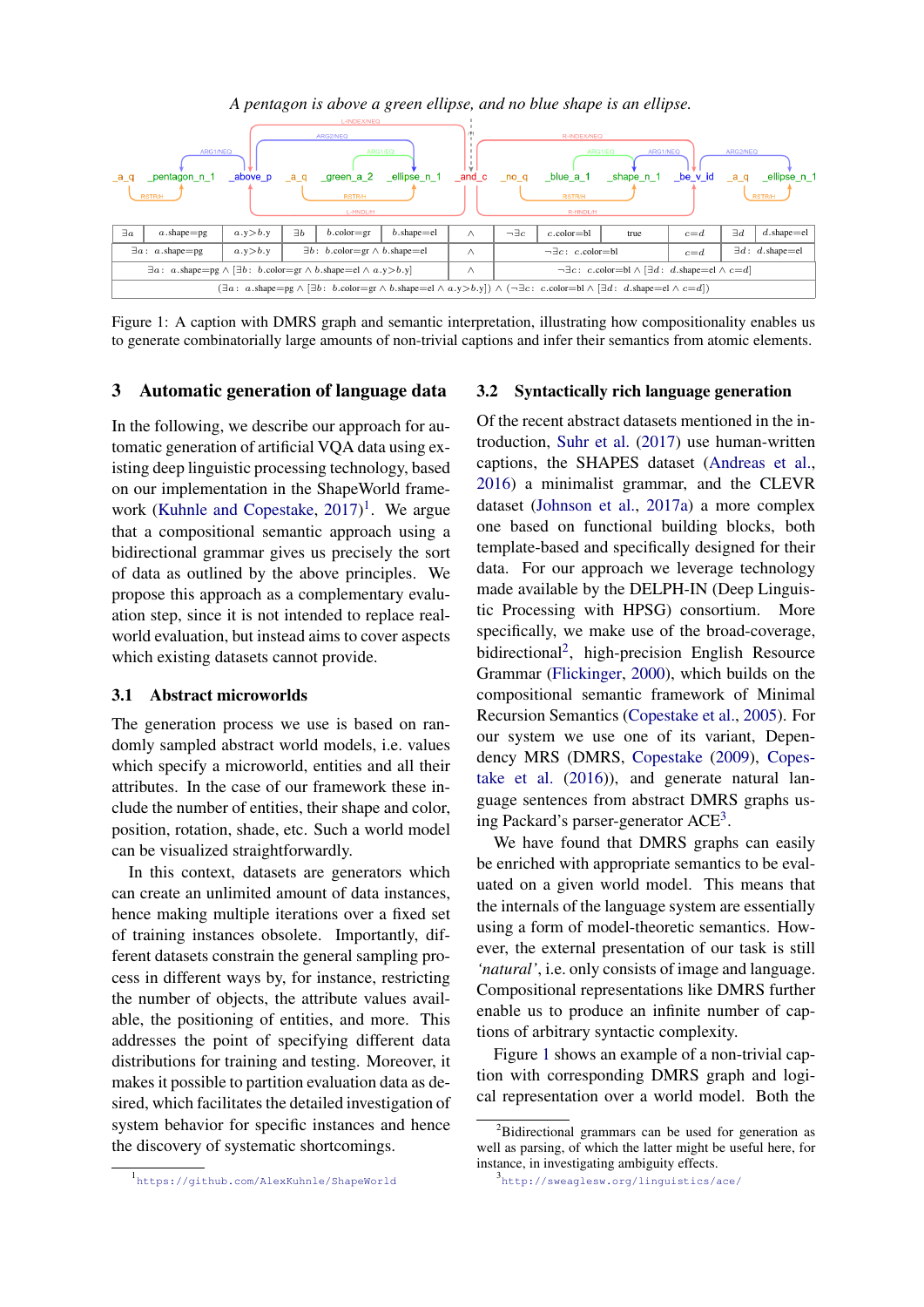

- Less than one triangle is cyan.
- At least half the triangles are red.
- More than a third of the shapes are cyan squares.
- Exactly all the five squares are red.
- More than one of the seven cyan shapes is a cyan square.
- Twice as many red shapes as yellow shapes are circles.

<span id="page-4-1"></span>Figure 2: An image with several example captions focusing on quantification. The task is image caption agreement, that is, to decide whether the caption agrees with the image (green) or not (red), similar to yes/no questions in VQA.

abstractness and compositionality of the semantic representation are essential to allow us to scale beyond toy examples. The abstract scenario puts an emphasis on experiments with closed-class vocabulary and syntax, as compared to open-class dominated real-world datasets. However, the same approach can be extended to more complex domains, like the clip-arts of [Zitnick et al.](#page-6-15) [\(2016\)](#page-6-15).

In the future, we plan to implement two interesting extensions for our framework: First, paraphrase rules can be expressed on grammar-level and integrated into the generation process as postprocessing step for increased linguistic variety. Second, (D)MRS-based grammars for other languages, such as the JACY grammar for Japanese [\(Siegel et al.,](#page-6-16) [2016\)](#page-6-16), can be used simply by translating the internal mapping of atomic DMRS components to corresponding semantic elements.

# <span id="page-4-0"></span>3.3 Quantification example

Figure [2](#page-4-1) presents an example image accompanied by a variety of correct and incorrect captions focusing on quantification. We produce both count-based (*"three"*) and fraction-based (generalized) quantifiers (*"half"*) in various modifications (*"less than three"*), optionally with additional number restriction (*"at least three of the five"*) or comparative (*"half as many as"*).

We decide to focus on quantifiers here because, on the one hand, they can exhibit a high degree of structural complexity, which can only be resolved by using visual information. On the other hand, categories like 'number' in VQA 2.0 or 'count' and 'compare integer' in CLEVR imply that count-based quantification is specifically covered by these datasets. As the various captions in figure [2](#page-4-1) illustrate, this is not fully the case. Note that we so far do not consider scope ambiguity of nested quantifiers, although our approach can be extended accordingly, since the (D)MRS formalism supports scope underspecification, which is one of the reasons for choosing DMRS.

# 4 Conclusion: Why use artificial data?

Challenging test data. The interplay of abstract world model and semantic language representation enables us to generate captions requiring nontrivial multimodal reasoning. In fact, the resulting captions can be more complex than the sort of captions we could plausibly obtain from humans, and do not suffer from a Zipfian tendency to simplicity on average (unless configured accordingly).

Avoid Clever Hans effect. The simple, abstract domain and the controlled generation process based on randomly sampling microworlds makes such data comparatively unbiased and greatly reduces the possibility of hidden complex correlations. We can be confident that we cover the data space both relatively uniformly and more exhaustively than this is the case in real-world datasets.

Flexibility & reusability. Real-world and/or human-created data essentially has to be obtained again for every change/update, like for VQA v2.0 [\(Goyal et al.,](#page-5-4) [2017\)](#page-5-4). In contrast to that, modularity and detailed configurability make our approach easily reusable for a wide range of potentially unforeseen changes in evaluation focus.

Rich evaluation. Ultimately, our goal in providing datasets is to enable detailed evaluations (of DNNs). By creating atomic test datasets specifically evaluating instance types individually (e.g., counting, spatial relations, or even more finegrained), we can unit-test a DNN for specific subtasks. We believe that such a modular approach is a better way to establish trust in the understanding abilities of DNNs than a monolithic dataset and a single accuracy number to assess performance.

# Acknowledgments

We thank the anonymous reviewers for their constructive feedback. AK is grateful for being supported by a Qualcomm Research Studentship and an EPSRC Doctoral Training Studentship.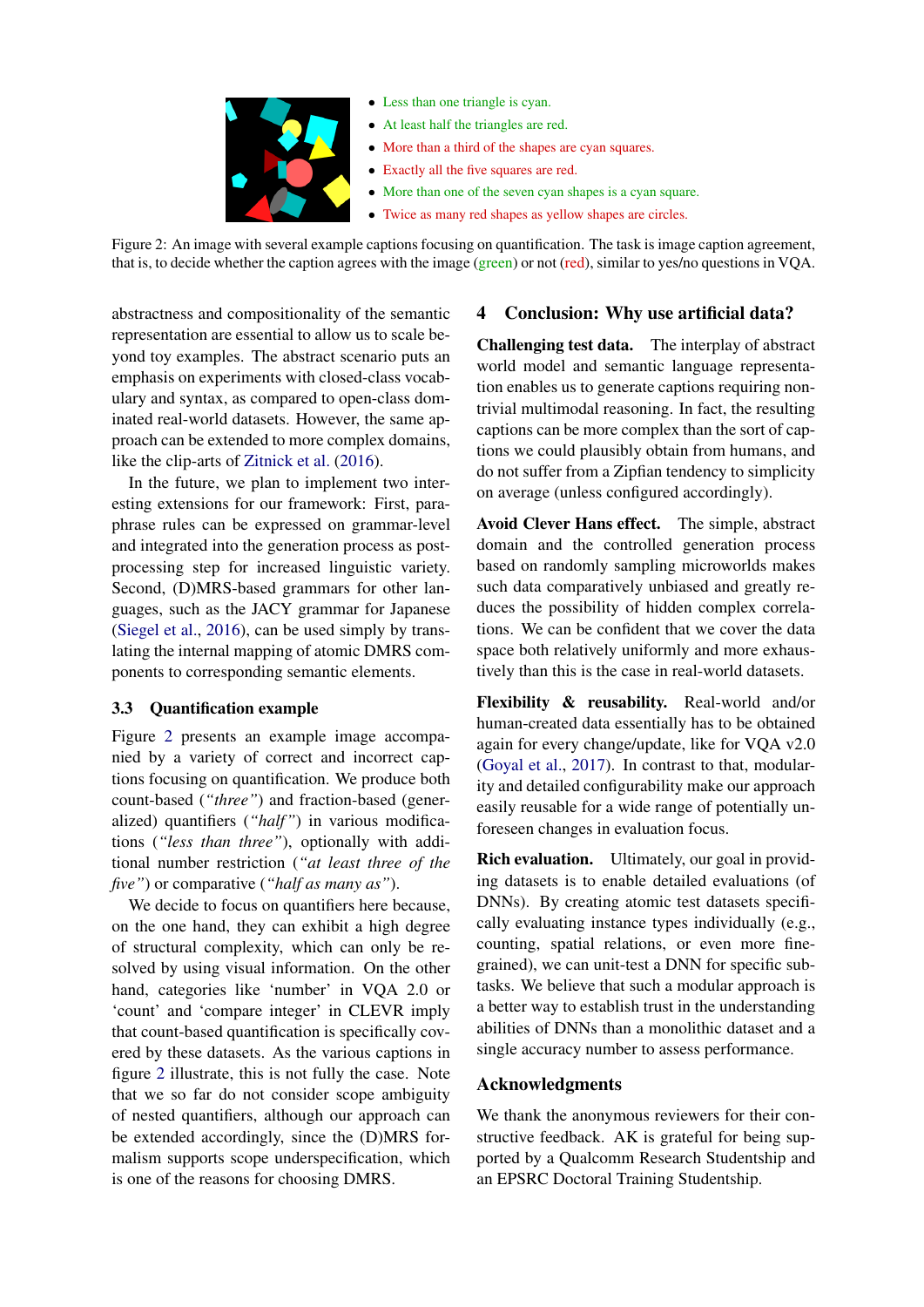### References

- <span id="page-5-14"></span>Yossi Adi, Einat Kermany, Yonatan Belinkov, Ofer Lavi, and Yoav Goldberg. 2017. Fine-grained analysis of sentence embeddings using auxiliary prediction tasks. In *Proceedings of the International Conference on Learning Representations*, ICLR 2017.
- <span id="page-5-5"></span>Aishwarya Agrawal, Dhruv Batra, and Devi Parikh. 2016. Analyzing the behavior of visual question answering models. In *Proceedings of the Conference on Empirical Methods in Natural Language Processing*, EMNLP 2016, pages 1955–1960.
- <span id="page-5-7"></span>Aishwarya Agrawal, Aniruddha Kembhavi, Dhruv Batra, and Devi Parikh. 2017. C-VQA: A compositional split of the visual question answering (VQA) v1.0 dataset. *CoRR*, abs/1704.08243.
- <span id="page-5-9"></span>Jacob Andreas, Marcus Rohrbach, Trevor Darrell, and Dan Klein. 2016. Neural module networks. In *Proceedings of the IEEE Conference on Computer Vision and Pattern Recognition*, CVPR 2016.
- <span id="page-5-6"></span>Stanislaw Antol, Aishwarya Agrawal, Jiasen Lu, Margaret Mitchell, Dhruv Batra, C. Lawrence Zitnick, and Devi Parikh. 2015. VQA: Visual question answering. In *Proceedings of the IEEE International Conference on Computer Vision*, ICCV 2015.
- <span id="page-5-17"></span>Philip Arthur, Graham Neubig, and Satoshi Nakamura. 2016. Incorporating discrete translation lexicons into neural machine translation. In *Proceedings of the Conference on Empirical Methods in Natural Language Processing*, EMNLP 2016.
- <span id="page-5-0"></span>Marc G. Bellemare, Yavar Naddaf, Joel Veness, and Michael Bowling. 2013. The arcade learning environment: An evaluation platform for general agents. *Journal of Artificial Intelligence Research*, 47(1):253–279.
- <span id="page-5-1"></span>Greg Brockman, Vicki Cheung, Ludwig Pettersson, Jonas Schneider, John Schulman, Jie Tang, and Wojciech Zaremba. 2016. OpenAI Gym.
- <span id="page-5-3"></span>Donna Byron, Alexander Koller, Jon Oberlander, Laura Stoia, and Kristina Striegnitz. 2007. Generating instructions in virtual environments (GIVE): A challenge and an evaluation testbed for NLG. In *Proceedings of the Workshop on Shared Tasks and Comparative Evaluation in Natural Language Generation*.
- <span id="page-5-20"></span>Ann Copestake. 2009. Slacker semantics: Why superficiality, dependency and avoidance of commitment can be the right way to go. In *Proceedings of the 12th Meeting of the European Chapter of the Association for Computational Linguistics*, EACL 2009, pages 1–9.
- <span id="page-5-21"></span>Ann Copestake, Guy Emerson, Michael W. Goodman, Matic Horvat, Alexander Kuhnle, and Ewa Muszyńska. 2016. Resources for building applications with Dependency Minimal Recursion Semantics. In *Proceedings of the 10th International*

*Conference on Language Resources and Evaluation*, LREC 2016, pages 1240–1247.

- <span id="page-5-19"></span>Ann Copestake, Dan Flickinger, Carl Pollard, and Ivan A. Sag. 2005. Minimal Recursion Semantics: An introduction. *Research on Language and Computation*, 3(4):281–332.
- <span id="page-5-18"></span>Dan Flickinger. 2000. On building a more efficient grammar by exploiting types. *Natural Language Engineering*, 6(1):15–28.
- <span id="page-5-4"></span>Yash Goyal, Tejas Khot, Douglas Summers-Stay, Dhruv Batra, and Devi Parikh. 2017. Making the V in VQA matter: Elevating the role of image understanding in Visual Question Answering. In *Proceedings of the IEEE Conference on Computer Vision and Pattern Recognition*, CVPR 2017, pages 6325–6334.
- <span id="page-5-8"></span>Micah Hodosh and Julia Hockenmaier. 2016. Focused evaluation for image description with binary forcedchoice tasks. In *Proceedings of the 5th Workshop on Vision and Language*, pages 19–28.
- <span id="page-5-12"></span>Ronghang Hu, Jacob Andreas, Marcus Rohrbach, Trevor Darrell, and Kate Saenko. 2017. Learning to reason: End-to-end module networks for visual question answering. In *Proceedings of the IEEE International Conference on Computer Vision*, ICCV 2017.
- <span id="page-5-15"></span>Allan Jabri, Armand Joulin, and Laurens van der Maaten. 2016. Revisiting visual question answering baselines. In *Proceedings of the 14th European Conference on Computer Vision*, ECCV 2016, pages 727–739.
- <span id="page-5-16"></span>Robin Jia and Percy Liang. 2017. Adversarial examples for evaluating reading comprehension systems. In *Proceedings of the Conference on Empirical Methods in Natural Language Processing*, EMNLP 2017, pages 2021–2031.
- <span id="page-5-10"></span>Justin Johnson, Bharath Hariharan, Laurens van der Maaten, Li Fei-Fei, C. Lawrence Zitnick, and Ross Girshick. 2017a. CLEVR: A diagnostic dataset for compositional language and elementary visual reasoning. In *Proceedings of the IEEE Conference on Computer Vision and Pattern Recognition*, CVPR 2017.
- <span id="page-5-13"></span>Justin Johnson, Bharath Hariharan, Laurens van der Maaten, Judy Hoffman, Li Fei-Fei, C Lawrence Zitnick, and Ross Girshick. 2017b. Inferring and executing programs for visual reasoning. In *Proceedings of the IEEE International Conference on Computer Vision*, ICCV 2017.
- <span id="page-5-2"></span>Douwe Kiela, Luana Bulat, Anita L. Vero, and Stephen Clark. 2016. Virtual embodiment: A scalable long-term strategy for artificial intelligence research. *CoRR*, abs/1610.07432.
- <span id="page-5-11"></span>Alexander Kuhnle and Ann Copestake. 2017. Shapeworld - A new test methodology for multimodal language understanding. *CoRR*, abs/1704.04517.